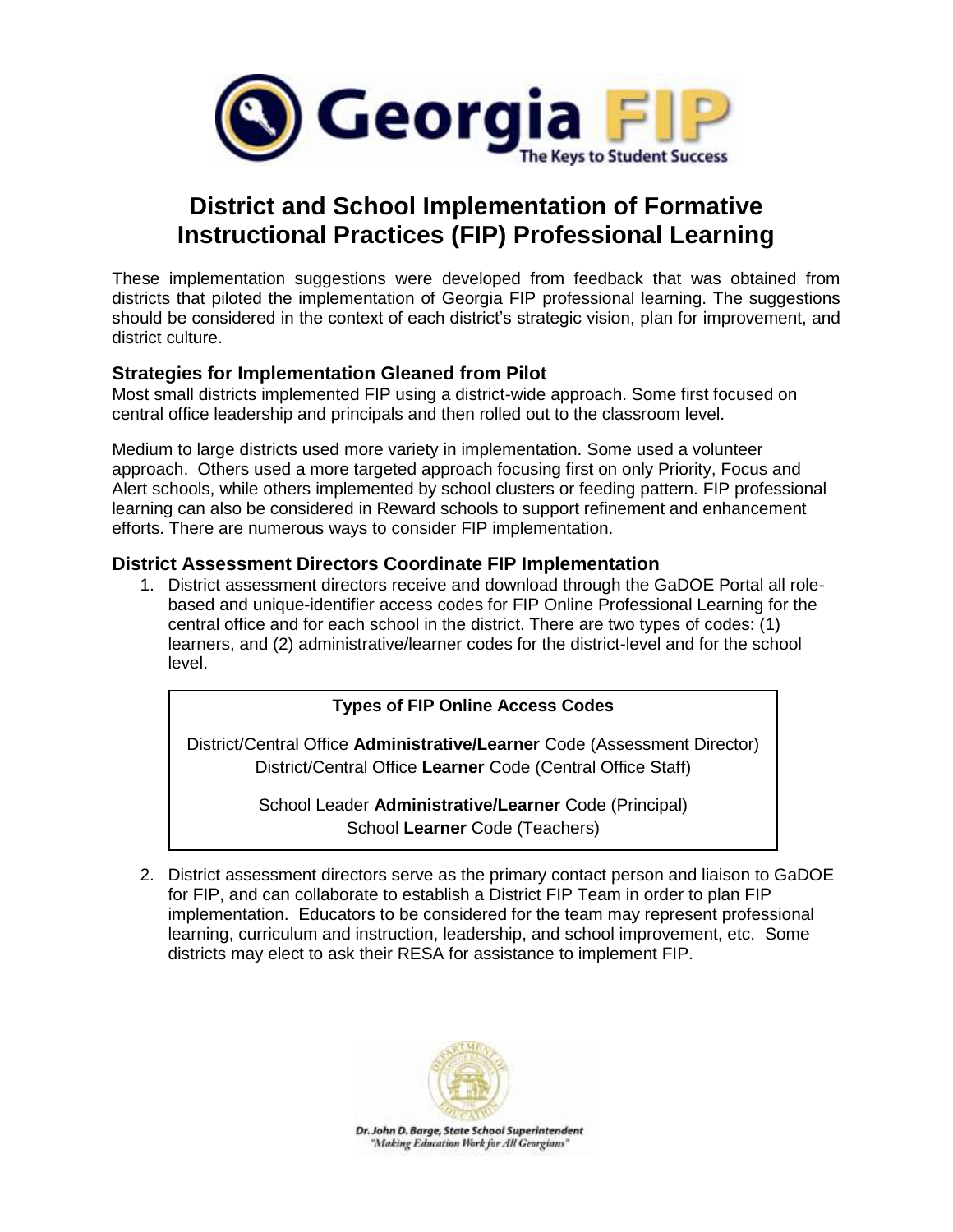- 3. District assessment directors and the FIP Team should review the available resources on the GaDOE FIP webpage at: [www.gadoe.org/GeorgiaFIP](http://www.gadoe.org/GeorgiaFIP)
- 4. District FIP Team should provide to the district's Information Technology Department the document: *FIP IT Specifications*.
- 5. District FIP Team should communicate the purpose of FIP, create and obtain approval for short and long-term implementation plans for FIP, link FIP to the district's strategic plan, and consider, if needed, other initiatives to modify, coordinate with, and/or abandon to implement FIP with fidelity.
- 6. District FIP Team should plan an overview presentation of FIP for school leaders and/or central office staff. An *Overview PowerPoint for FIP* is available from: [www.gadoe.org/GeorgiaFIP](http://www.gadoe.org/GeorgiaFIP)
- 7. District FIP Team should encourage interested leaders to discuss FIP Professional Learning with school faculties or departments/divisions.
- 8. District FIP Team should invite interested school leaders and/or central office staff to commit to implement FIP by an established deadline.
- 9. District FIP should encourage school leaders and/or central office staff to name dedicated FIP school-level contact person(s) to serve as liaison(s) and attend FIP meetings with the District FIP Team. Liaisons might be principals, assistant principals, district leaders, coordinators, specialists, coaches or teacher-leaders.
- 10. District FIP Team can create and provide a calendar for district-sponsored FIP Professional Learning Team meetings for school and/or central office FIP contact persons with consideration to the: (1) date span for FIP school-level contact persons to view each online module prior to participating in district FIP Facilitation Meetings, (2) schedule for FIP Facilitation Meeting dates to discuss each module, and, (3) identification of specific FIP strategies to practice and implement within a date span.

#### **Recommendations**

- a) District FIP Team members should develop a calendar for FIP meetings with FIP contact persons include a date span of no more than three weeks for completion of each online learning module. Each module is approximately two hours in length and can be bookmarked to continue learning should a break in learning take place.
- b) District FIP Team members complete the scheduled online module prior to holding a FIP facilitation meeting to reflect and discuss module content with FIP contact persons.